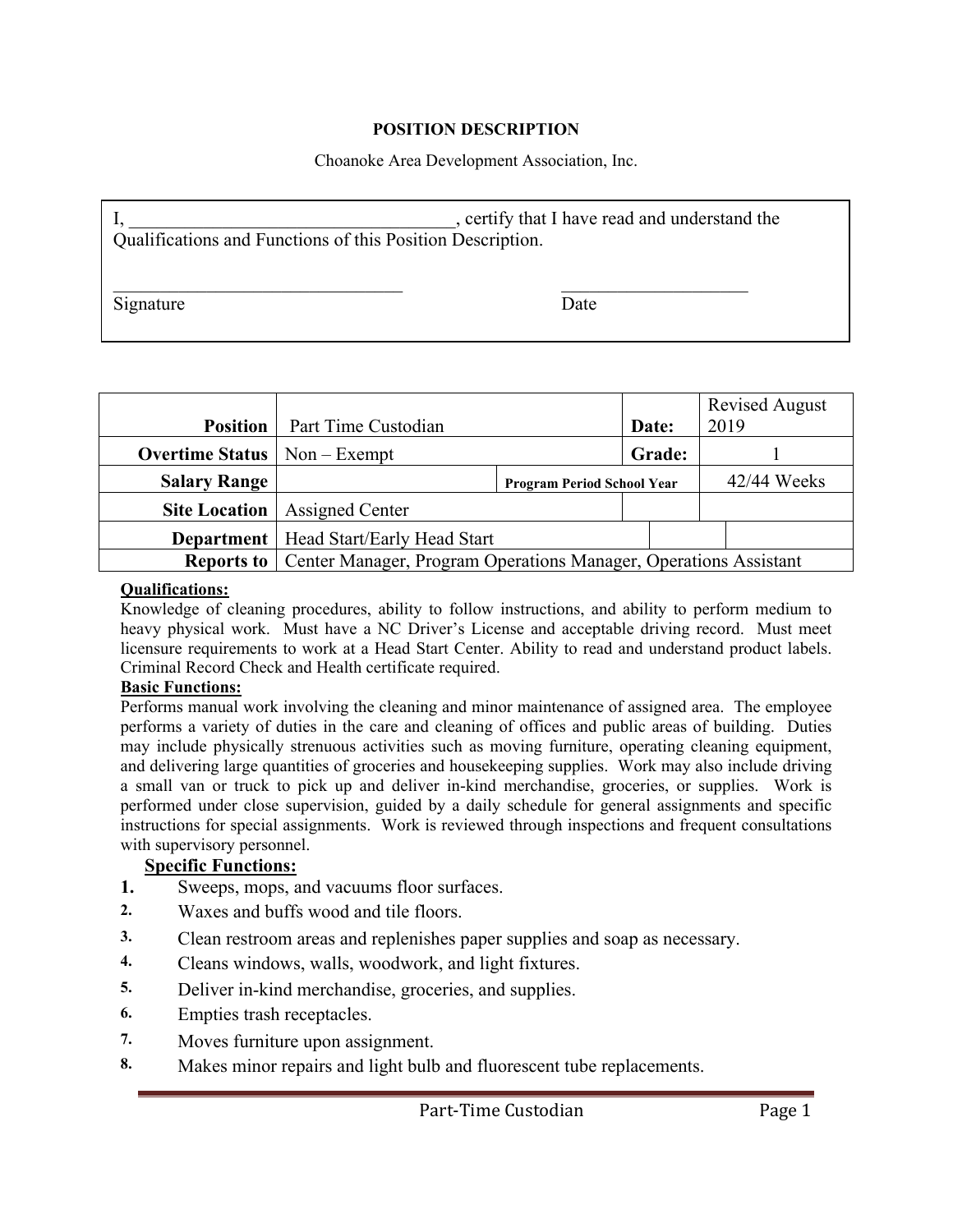- **9.** Shovels snow from walks and drives.
- **10.** Performs related work as assigned.
- **11.** Cleans and sanitizes the cafeteria after meals
- **12.** Follow instructions regarding the use of chemicals and supplies
- **13.** Performs normal maintenance such as replacement of filters
- **14.** Pick up trash from facility parking lots and playgrounds.
- **15.** Refer facility needs to Center Manager and to Program Operations Manager.

# **PHYSICAL REQUIREMENTS Custodian/Maintenance**

- 1. Ability to lift/manipulate/move all Head Start/Early Head Start or CADA related items weighing up to 60 pounds from one place to another.
- 2. Ability to lift/manipulate/move/pull furniture/large toys found in a Head Start or Early Head Start classroom and handle large toys such as trikes, etc. on the outside play areas.
- 3. Vision sufficiently correctable to permit full performance of all job duties.
- 4. Hearing sufficiently correctable to permit full performance of all job duties.
- 5. Ability to run, jump, walk, etc. at a swift pace.
- 6. Be able go up or down stairs or uneven surfaces.
- 7. Wide range of mobility to be able to stoop or squat from a standing position, bend to retrieve an item. Carrying a weight when necessary.
- 8. Sitting from a standing or stooping position.
- 9. Physically able to work outside for extended times in different environmental conditions.
- 10. Be able to frequently work in close quarters, crawl spaces, shafts, manholes, small enclosed rooms, small sewage and water line pipes, and other areas which could cause claustrophobia.
- 11. The ability to work around hazards, such as: a variety of physical conditions, such as proximity to moving mechanical parts, moving vehicles, electrical current, working on scaffolding and high places, exposure to high heat or exposure to chemicals.